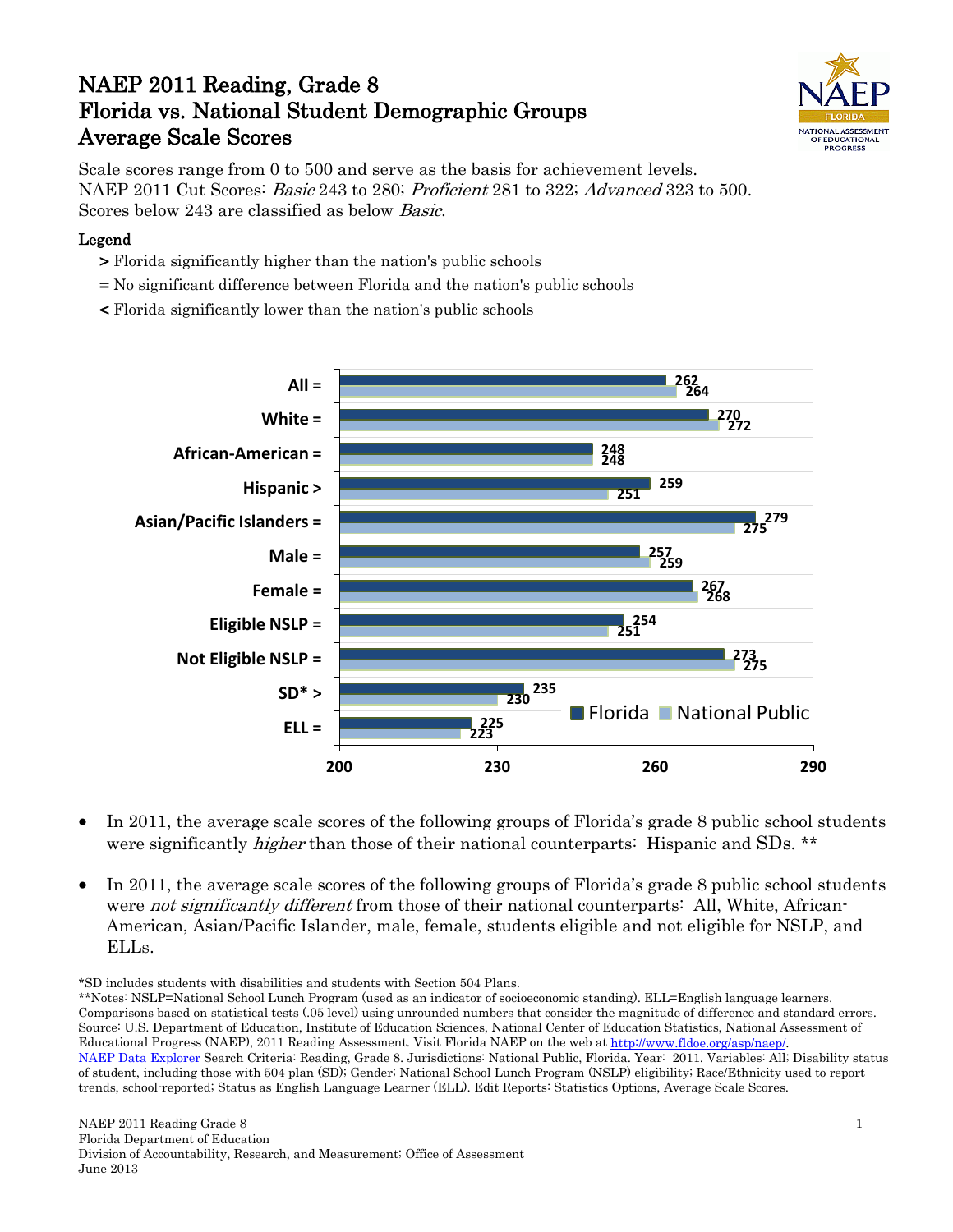## NAEP 2011 Reading, Grade 8 Florida vs. National Student Demographic Groups At or Above Basic Achievement Level



Scale scores range from 0 to 500 and serve as the basis for achievement levels. NAEP 2011 Cut Scores: Basic 243 to 280; Proficient 281 to 322; Advanced 323 to 500. Scores below 243 are classified as below Basic.

#### Legend

- > Florida significantly higher than the nation's public schools
- = No significant difference between Florida and the nation's public schools
- < Florida significantly lower than the nation's public schools



- In 2011, the percentage of Florida's grade 8 public school Hispanic students performing at or above Basic on NAEP Reading was significantly *higher* than that of their national counterparts.\*\*
- In 2011, the percentages of the following groups of Florida's grade 8 public school students performing at or above *Basic* on NAEP Reading were *not significantly different* from those of their national counterparts: All, White, African-American, Asian/Pacific Islander, male, female, students eligible and not eligible for NSLP, SDs, and ELLs.

\*SD includes students with disabilities and students with Section 504 Plans.

\*\*Notes: NSLP=National School Lunch Program (used as an indicator of socioeconomic standing). ELL= English language learners. Comparisons based on statistical tests (.05 level) using unrounded numbers that consider the magnitude of difference and standard errors. Source: U.S. Department of Education, Institute of Education Sciences, National Center of Education Statistics, National Assessment of Educational Progress (NAEP), 2011 Reading Assessment. Visit Florida NAEP on the web a[t http://www.fldoe.org/asp/naep/.](http://www.fldoe.org/asp/naep/) [NAEP Data Explorer](http://nces.ed.gov/nationsreportcard/naepdata/) Search Criteria: Reading, Grade 8. Jurisdictions: National Public, Florida. Year: 2011. Variables: All; Disability status of student, including those with 504 plan (SD); Gender; National School Lunch Program (NSLP) eligibility; Race/Ethnicity used to report trends, school-reported; Status as English Language Learner (ELL). Edit Reports: Statistics Options, Achievement Levels, Cumulative.